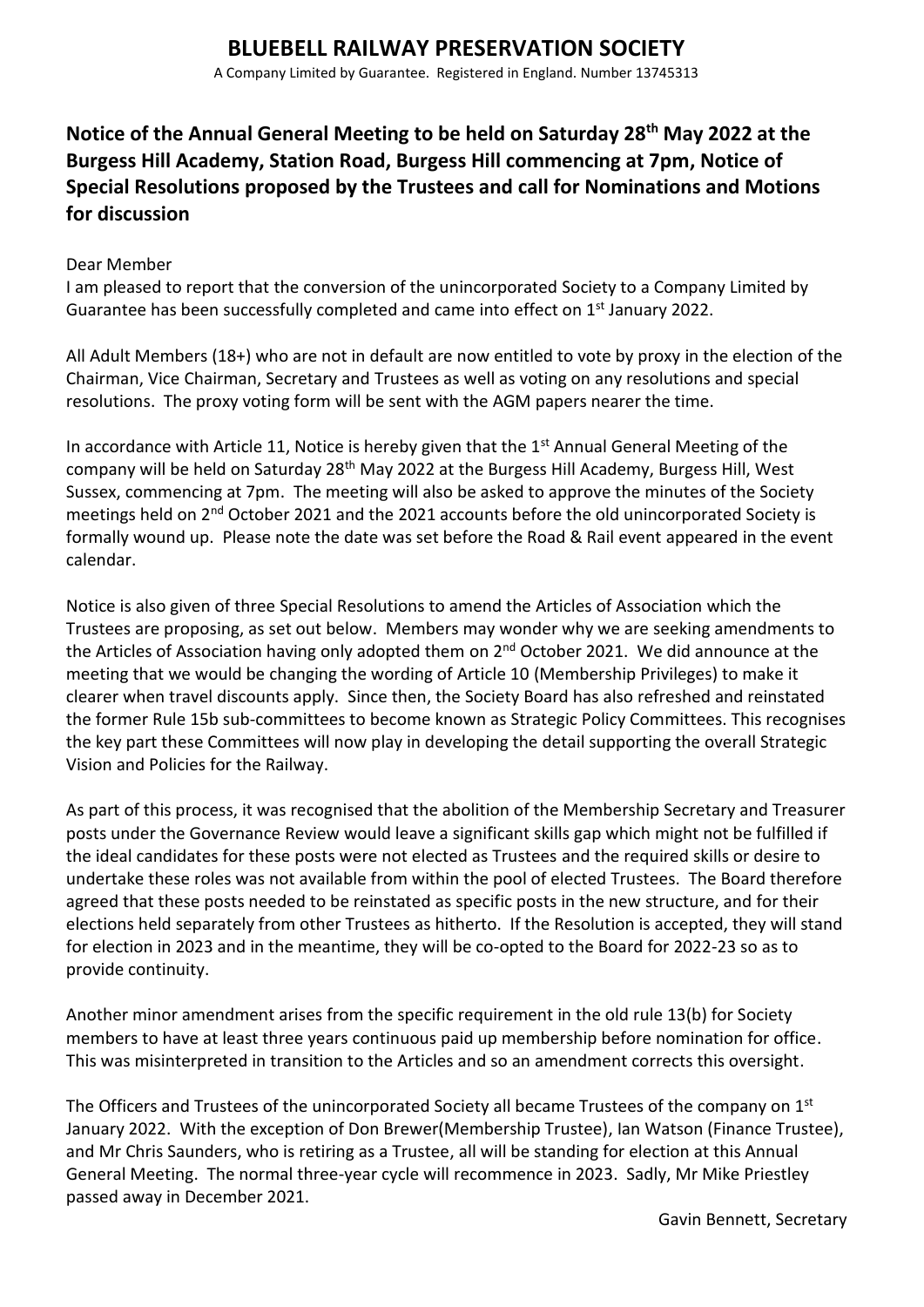# **BLUEBELL RAILWAY PRESERVATION SOCIETY**

A Company Limited by Guarantee. Registered in England. Number 13745313

# **Notice of the Annual General Meeting to be held on Saturday 28th May 2022 at the Burgess Hill Academy, Station Road, Burgess Hill commencing at 7pm, Notice of Special Resolutions proposed by the Trustees and Call for Nominations and Motions for discussion**

## **CALL FOR NOMINATIONS – deadline 15th April 2022**

Members are invited to submit nominations for the posts identified below. All candidates must be Adult (18+) members of the Society not in default and have at least three years continuous membership of the Society, nor must they be disqualified from standing for election under Article 23 (see below). They must be proposed and seconded by Members who are not in default of their subscription. Job descriptions for these posts are on the Society pages on the website. Candidates must submit a statement of no more than 200 words to support their nomination and are also invited to submit a passport style photograph. **ALL Nominations, election statements and photographs MUST be received by the Secretary no later than 6pm on 15th APRIL 2022, either by post, addressed to me at Sheffield Park Station, Sheffield Park, Uckfield, TN22 3QL or by email to [gavin.bennett@bluebell-railway.com.](mailto:gavin.bennett@bluebell-railway.com)** A scanned copy or a photograph of a signed nomination form may be submitted but the signed original must be sent to the Secretary.

### **Chairman**

Nominations are invited for the post of Chairman. The current post holder, Mr Paul Churchman, is willing to stand for re-election.

### **Vice-Chairman**

Nominations are invited for the post of Vice-Chairman. The current post holder, Mr Steve Bigg, is not seeking re-election.

#### **Secretary**

Nominations are invited for the post of Secretary. The current post holder, Mr Gavin Bennett, is willing to stand for re-election for the final time.

#### **Trustees (NINE to be elected).**

Nominations are invited for NINE Trustees. Mr Chris Saunders is not seeking re-election. The remaining eight Trustees - Mr Laurie Anderson, Mr Richard Clark, Mr Andrew Ellis, Mr Mike Hopps, Mr Roger Kelly, Mr John Knight, Mr Reuben Smith and Mr James Young - are all willing to stand for reelection.

#### **SPECIAL RESOLUTIONS**

- 1. Articles 10 (Membership Privileges): That Article 10 should be amended to delete Articles 10.1.2 and 10.1.3 and replace with the following amended and additional clauses
- 10.1.2 on production of a valid Membership card, privileges being, at the date of adoption of these Articles, as follows:
	- (a) travel at reduced rates upon the Railway;
	- (b) entitlement of Life Members to free first class travel (or third class if first is not available);
	- (c) special terms negotiated by the Society on purchases made from the Railway's shops;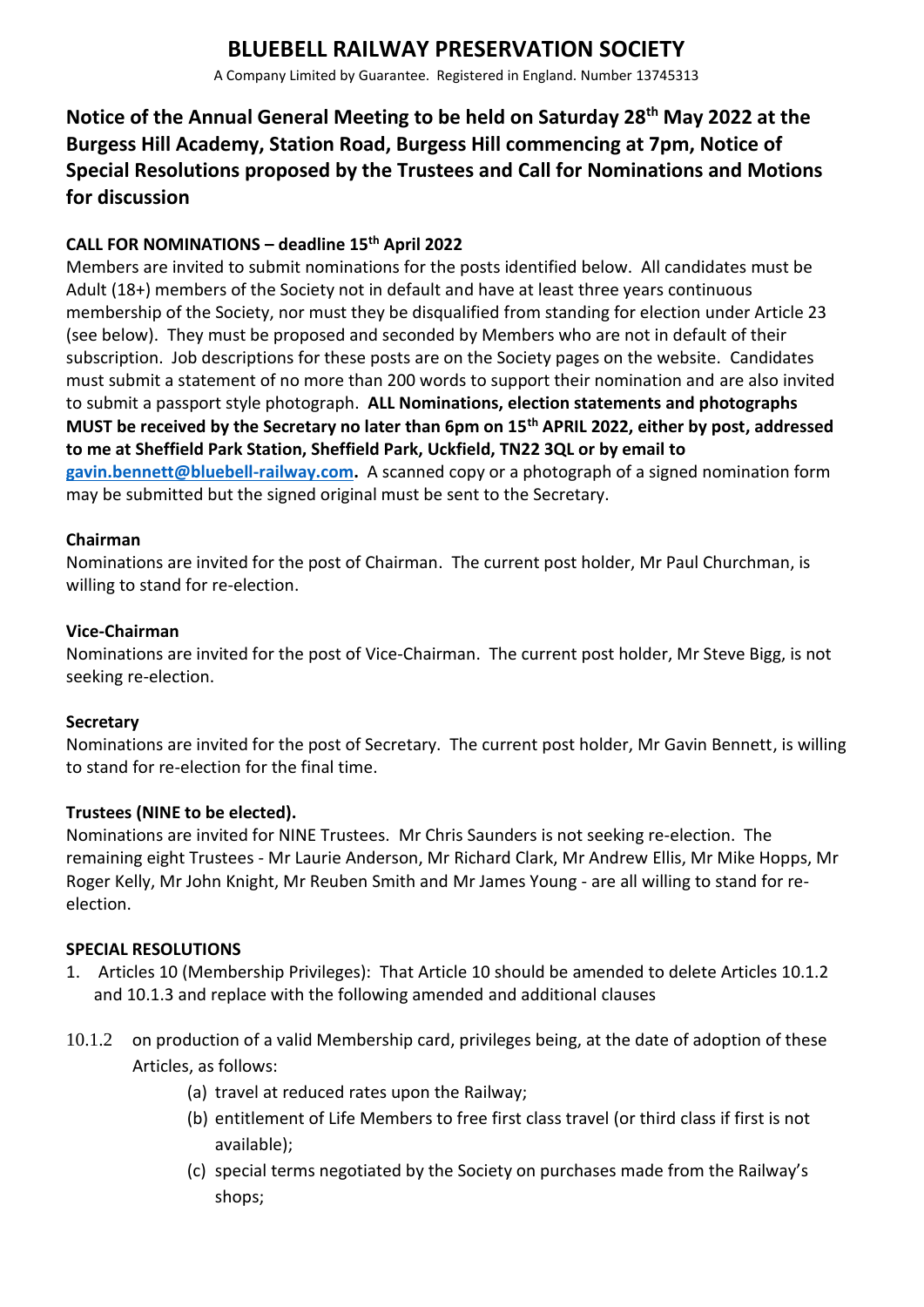(d) free access to the public facilities at the Railway's stations when the Railway is open to the public,

the continuation and terms of Membership privileges shall at all times be subject to terms negotiated with Bluebell Railway Plc.

- 10.1.3 the travel benefits in Article 10.1.2 apply to all service trains with the exception of those services that have a global add-on service, such as food or entertainment, and on which such add-ons are applicable to all passengers on those services;
- 10.1.4 with the prior consent of the Society Trustees, the travel and admission benefits outlined in Article 10.1.2 may be suspended for a temporary period, the length of such period to be agreed by the Trustees, provided that at least thirty-five days' notice of this suspension has been given to the Society membership;
- 10.1.5 free access to the Railway's stations shall not apply when a third party organisation has hired the Railway for a private corporate event or filming;
- 10.1.6 Members shall be entitled to join in the activities of the various departments of the Railway, subject to their suitability and available vacancies. Members so engaged shall abide by the Bluebell Railway Plc Operating Rules and Bye-laws from time to time in force. Members working in any capacity on the Railway will be subject at all times to the authority of the Directors of Bluebell Railway Plc and their appointed managers, and must accept all reasonable instructions given by them or by any authorised representative of the Bluebell Railway Plc. They shall act at all times in a manner whereby the safety of persons and property and the interests of the Society shall not be jeopardised.

**2. Article 18: (Trustees):** That Article 18.1.2 of the Articles of Association should be amended to substitute "nomination" for "standing" [ so that it reads ….immediately prior to nomination for office.]

**3. Article 18 (Trustees)** This Society resolves to reinstate the Membership Secretary & Treasurer posts as Trustees (to be known as Membership Trustee and Finance Trustee respectively) and to amend Article 18.3 to delete "twelve" and insert "fourteen" , with the following consequential amendments to the Articles of Association:

- a) Article 11(General Meetings) : In Article 11.3.4, insert "Membership Trustee," and "Finance Trustee" after "Secretary"
- b) Article 19 (Trustee Election and Retirement): In Article 19.1, insert "Membership Trustee," and "Finance Trustee" after "Secretary"
- c) Article 21 (Appointment of Trustees): Replace Article 21.2 with "Elections for the post of Chairman, Vice Chairman, Secretary, Membership Trustee and Finance Trustee shall be separate from those for the post of Trustee."

All of the above resolutions require a 75% majority to be accepted. Members wishing to propose amendments to these resolutions must do so in writing to the Secretary at the address given above and no later than 15<sup>th</sup> April.

## **Other Resolutions**

Members wishing to submit other resolutions for debate must do so in writing to the Secretary at the address given above and no later than 15<sup>th</sup> April. Resolutions should be succinct and focussed, and the